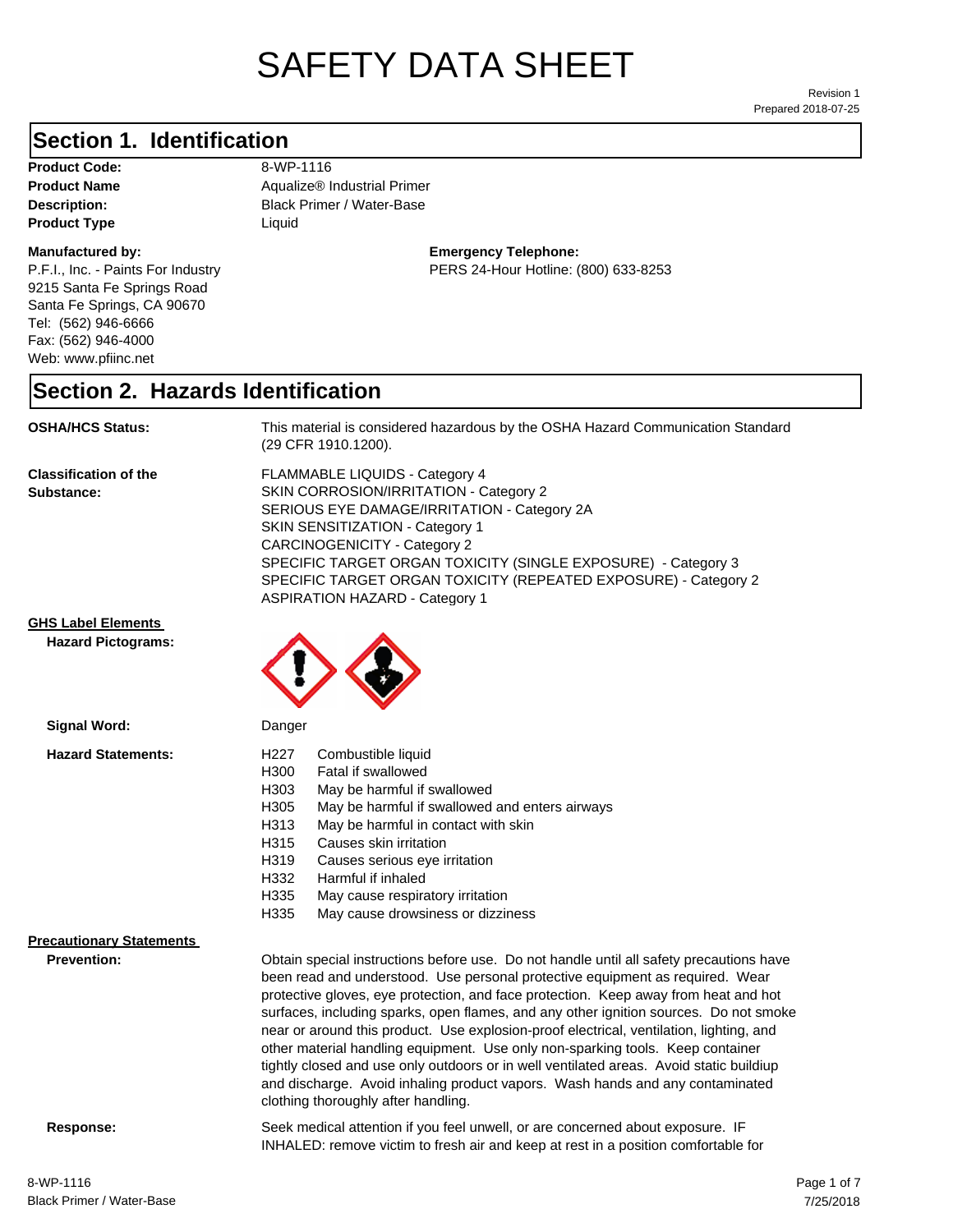| Storage & Disposal:                         | breathing. IF SWALLOWED: contact a poison control center or physician immediately.<br>Do not induce vomiting. IN CASE OF SKIN OR HAIR CONTACT: remove all<br>contaminated clothing, and wash skin with soap and water. If irritation or rash occurs,<br>get medical attention. IF IN EYES: rinse with copious amounts of water for several<br>minutes. Remove contact lenses, if present and easy to do so. If eye irritation persists,<br>seek medical attention.<br>Store in a locked and secure environment. Store in a cool, well ventilated area away<br>from direct sunlight and heat. Dispose of contents and container in accordance with all<br>local, regional, state, and federal regulations.                                                                                                                                                                                                                                                                                                                |
|---------------------------------------------|--------------------------------------------------------------------------------------------------------------------------------------------------------------------------------------------------------------------------------------------------------------------------------------------------------------------------------------------------------------------------------------------------------------------------------------------------------------------------------------------------------------------------------------------------------------------------------------------------------------------------------------------------------------------------------------------------------------------------------------------------------------------------------------------------------------------------------------------------------------------------------------------------------------------------------------------------------------------------------------------------------------------------|
| <b>Supplemental Label</b><br>Elements:      | Ensure adequate ventilation at all times when using this product and when sanding the<br>dried film. Wear an appropriate, NIOSH approved particulate respirator. Follow all<br>respirator manufacturer's directions for proper use. Abrading or sanding this product's<br>dried film may release crystalline silica which has been shown to cause lung damage<br>and may cause cancer following long term exposure. Rags, sandpaper, steel wool,<br>and other abrading materials or waste containing this product may spontaneously<br>combust when improperly disposed of. Product contains solvents which can cause<br>permanent brain and nervous system damage. Intentional misuse by concentrating<br>and inhaling the contents of this product can be harmful or fatal. Do not transfer<br>contents to another container.<br>PROPOSITION 65 WARNING: this product contains chemicals known to the State of<br>California to cause cancer and birth defects or other reproductive harm.<br>FOR INDUSTRIAL USE ONLY. |
| <b>Hazards not otherwise</b><br>classified: | None known.                                                                                                                                                                                                                                                                                                                                                                                                                                                                                                                                                                                                                                                                                                                                                                                                                                                                                                                                                                                                              |

# **Section 3. Composition/Information on Ingredients**

| Chemical Name / CAS No                                                              |  |  |
|-------------------------------------------------------------------------------------|--|--|
| Talc<br>14807-96-6<br>10 to 20%                                                     |  |  |
| Calcium Carbonate<br>1317-65-3<br>10 to 20%                                         |  |  |
| Ethylene Glycol Monobutyl Ether<br>111-76-2<br>10 to 20%<br>Vapor Pressure: .11 kPa |  |  |

# **Section 4. First Aid Measures**

#### **Description of First Aid Measures**

| <b>Eye Contact:</b>  | Immediately flush eyes with copious amounts of water. Remove any contact lenses.<br>Rinse for at least 10 minutes. Get medical attention. Chemical burns must be treated<br>promptly by a physician.                                                                                                                                                                                                                                                                                                                                                      |
|----------------------|-----------------------------------------------------------------------------------------------------------------------------------------------------------------------------------------------------------------------------------------------------------------------------------------------------------------------------------------------------------------------------------------------------------------------------------------------------------------------------------------------------------------------------------------------------------|
| Inhalation:          | Remove victim to fresh air and maintain in a rest position comfortable for breathing. If<br>fumes are still present, all rescuers should wear appropriate respirators. If victim<br>exhibits irregular breathing, trained personnel should provide artificial respiration or<br>oxygen. Mouth-to-mouth resuscitation may be dangerous. If necessary, contact a<br>poison control center or physician immediately. If victim is unconscious, place in a<br>recovery position and seek medical help immediately. Maintain an open airway for the<br>victim. |
| <b>Skin Contact:</b> | Wash affected areas with soap and water. Remove contaminated clothing and shoes.<br>Continue to rinse the affected area for at least ten minutes. Get medical attention if<br>discomfort continues. Avoid further exposure in the event of any symptoms or<br>complaints.                                                                                                                                                                                                                                                                                 |
| Ingestion:           | If product is ingested, contact a poison control center or a physician immediately. Do<br>not induce vomitting. Rinse mouth with water and remove dentures, if any. Remove                                                                                                                                                                                                                                                                                                                                                                                |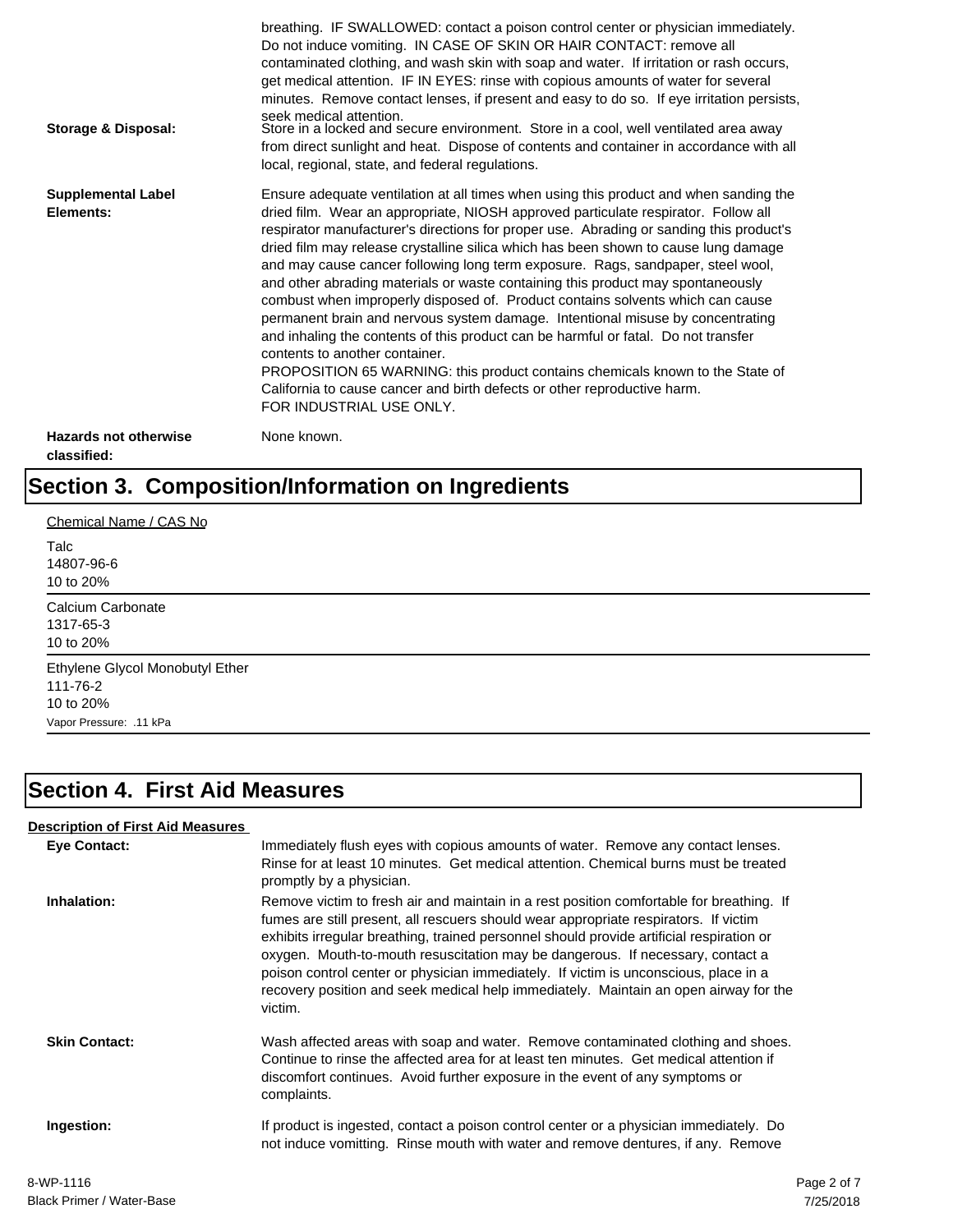| <b>Potential Acute Health Effects</b>        | victim to fresh air and keep at rest in a comfortable position to facilitate breathing. If<br>the victim is conscious and the product has been swallowed, provide small quantities of<br>water to drink. Cease if the victim feels sick, as vomitting may be dangerous.<br>Aspiration hazard if swallowed. This product can enter the lungs and cause damage.<br>If vomitting occurs, the head should be kept low so that vomit does not enter the lungs.<br>Never administer anything by mouth to an unconscious person. If unconscious, place<br>in a recovery position while medical attention is sought. Maintain an open airway for<br>the victim. |
|----------------------------------------------|---------------------------------------------------------------------------------------------------------------------------------------------------------------------------------------------------------------------------------------------------------------------------------------------------------------------------------------------------------------------------------------------------------------------------------------------------------------------------------------------------------------------------------------------------------------------------------------------------------------------------------------------------------|
| <b>Eve Contact:</b>                          | Causes serious eye irritation.                                                                                                                                                                                                                                                                                                                                                                                                                                                                                                                                                                                                                          |
| Inhalation:                                  | Can cause central nervous system depression. May cause drowsiness and dizziness<br>as well as respiratory irritation.                                                                                                                                                                                                                                                                                                                                                                                                                                                                                                                                   |
| <b>Skin Contact:</b>                         | Causes skin irritation. May cause an allergic skin reaction.                                                                                                                                                                                                                                                                                                                                                                                                                                                                                                                                                                                            |
| Ingestion:                                   | Can cause central nervous system depression. May be fatal if swallowed and allowed<br>to enter airways. Irritating to mouth, throat and stomach.                                                                                                                                                                                                                                                                                                                                                                                                                                                                                                        |
| Over-Exposure Signs & Symptoms               |                                                                                                                                                                                                                                                                                                                                                                                                                                                                                                                                                                                                                                                         |
| <b>Eye Contact:</b>                          | Adverse symptoms may include: pain or irritation, watering, redness.                                                                                                                                                                                                                                                                                                                                                                                                                                                                                                                                                                                    |
| Inhalation:                                  | Adverse symptoms may include: respiratory tract irritation, coughing, nausea or<br>vomiting, headache, drowsiness or fatigue, dizziness or vertigo, unconsciousness.                                                                                                                                                                                                                                                                                                                                                                                                                                                                                    |
| <b>Skin Contact:</b>                         | Adverse symptoms may include: irritation, redness.                                                                                                                                                                                                                                                                                                                                                                                                                                                                                                                                                                                                      |
| Ingestion:                                   | Adverse symptoms may include: nausea, vomiting.                                                                                                                                                                                                                                                                                                                                                                                                                                                                                                                                                                                                         |
| <b>Notes to Physician:</b>                   | Indication of immediate medical attention and special treatment needed<br>Treat symptomatically. Contact poison treatment specialists if large quantities have<br>been ingested or inhaled.                                                                                                                                                                                                                                                                                                                                                                                                                                                             |
| <b>Specific Treatments:</b>                  | None specified.                                                                                                                                                                                                                                                                                                                                                                                                                                                                                                                                                                                                                                         |
| <b>Protection of First Aid</b><br>Providers: | No action should be taken involving any personal risk or without proper training. If<br>fumes are still present, rescuers should wear appropriate respirators or a self<br>contained breathing apparatus. Mouth-to-mouth resuscitation may be dangerous for<br>the first aid provider. Wash all contaminated clothing with soap and water before<br>removal.                                                                                                                                                                                                                                                                                            |

# **Section 5. Fire Fighting Measures**

| <b>Extinguishing Media</b>                        |                                                                                                                                                                                                                                                                                                                                                                              |
|---------------------------------------------------|------------------------------------------------------------------------------------------------------------------------------------------------------------------------------------------------------------------------------------------------------------------------------------------------------------------------------------------------------------------------------|
| Suitable Media:                                   | Dry chemical, CO2, water spray (fog), foam, dry sand.                                                                                                                                                                                                                                                                                                                        |
| Unsuitable Media:                                 | Do not use water jet.                                                                                                                                                                                                                                                                                                                                                        |
| <b>Specific Hazards:</b>                          | Combustible liquid. Closed containers may explode when exposed to extreme heat as<br>a result of buildup of steam. Keep containers tightly closed and isolate from heat,<br>electrical equipment, sparks, and open flames. No unusual fire or explosion hazards<br>noted.                                                                                                    |
| <b>Special Firefighting</b><br><b>Procedures:</b> | Water may be used to cool closed containers to prevent pressure buildup and possible<br>autoignition or explosion. Evacuate area and fight fire from safe distance. Containers<br>may explode when heated. Firefighters should wear appropriate protective equipment<br>and self-contained breathing apparatus with a full face-piece operated in positive<br>pressure mode. |

# **Section 6. Accidental Release Measures**

| <b>Environmental Precautions:</b>                        | Avoid dispersal of spilled material and runoff from contacting soil, waterways, drains,<br>and sewers. Inform the relevant authorities if the product has caused environmental<br>pollution.                                                                                                                                                                                                              |
|----------------------------------------------------------|-----------------------------------------------------------------------------------------------------------------------------------------------------------------------------------------------------------------------------------------------------------------------------------------------------------------------------------------------------------------------------------------------------------|
| Steps to be Taken if Material<br>is Released or Spilled: | Contain spilled liquid with sand or earth. Do not use combustible materials such as<br>sawdust. Eliminate all ignition sources and use explosion-proof equipment. Place<br>material in a container and dispose of according to local, regional, state, and federal<br>regulations. Ventilate area and remove product with inert absorbent and non-sparking<br>tools. Do not incinerate closed containers. |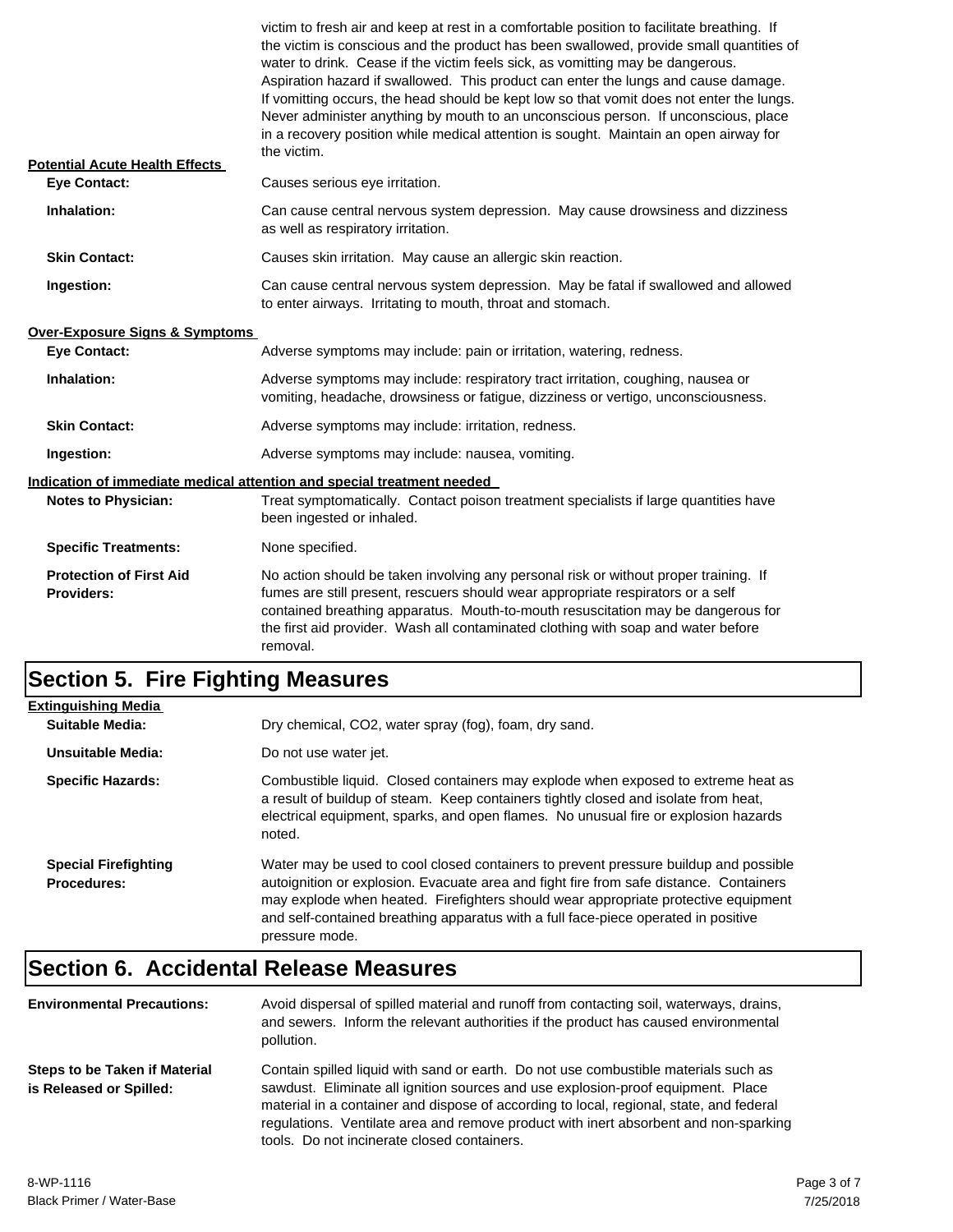**Small Spills:** Stop leak if doing so can be done without risk. Remove containers from spill area. Use non-sparking tools. Dilute with water and mop up if water-soluble. If not water-soluble, absorb with inert dry material and place in appropriate waste container. Dispose of via a licensed waste disposal contractor. Large Spills: Stop leak if doing so can be done without risk. Remove containers from spill area. Use non-sparking tools. Approach the release from upwind. Prevent entry into sewers, waterways, basements, or confined areas. Wash spillages into an effluent treatment plant or proceed as follows: contain and collect spillage with inert absorbent materials and place in a container for disposal according to local regulations. Dispose of via a licensed waste disposal contractor. See Section 1 for emergency contact information and Section 13 for waste disposal.

#### **Section 7. Handling and Storage**

**Handling:** Wash thoroughly after handling. Eating, drinking, and smoking should be prohibited in

or mist. Avoid contact with eyes, skin, and clothing. Storage: Store in a dry, cool, well ventilated place. Keep container tightly closed while not in use. Isolate from heat, electrical equipment, sparks, and open flame. Do not store above 120 degrees Fahrenheit. Protect from heat, moisture, and foreign materials.

areas where this material is handled, stored, and processed. Wash hands and face before eating or drinking. Remove contaminated clothing and launder before reuse. Use only with adequate ventilation. Follow all SDS and label precautions even after container is emptied, as it may retain product residues. Avoid breathing fumes, vapors,

### **Section 8. Exposure Controls/Personal Protection**

| Chemical Name / CAS No<br>Talc<br>14807-96-6<br>10 to 20%                              | <b>OSHA Exposure Limits</b><br>20 mppcf | <b>ACGIH Exposure Limits</b><br>$2$ mg/m $3$                                                                                                                                                                                                                                                                                                                                                                                                                                                                                                                                                                                                                                                                                                                                                  | <b>Other Exposure Limits</b> |
|----------------------------------------------------------------------------------------|-----------------------------------------|-----------------------------------------------------------------------------------------------------------------------------------------------------------------------------------------------------------------------------------------------------------------------------------------------------------------------------------------------------------------------------------------------------------------------------------------------------------------------------------------------------------------------------------------------------------------------------------------------------------------------------------------------------------------------------------------------------------------------------------------------------------------------------------------------|------------------------------|
| Calcium Carbonate<br>1317-65-3<br>10 to 20%                                            | 15 mg/m3                                | $10$ mg/m $3$                                                                                                                                                                                                                                                                                                                                                                                                                                                                                                                                                                                                                                                                                                                                                                                 |                              |
| Ethylene Glycol Monobutyl<br>Ether<br>111-76-2<br>10 to 20%<br>Vapor Pressure: .11 kPa | 50 ppm                                  | 20 ppm                                                                                                                                                                                                                                                                                                                                                                                                                                                                                                                                                                                                                                                                                                                                                                                        |                              |
| <b>Engineering Controls:</b>                                                           |                                         | Use process enclosures, local exhaust ventilation, or other engineering controls to<br>keep worker exposure to airborne contaminants below any recommended or statutory<br>limits. The engineering controls also need to keep gas, vapor, or dust concentrations<br>below any lower explosive limits. Use explosion-proof ventilation equipment.                                                                                                                                                                                                                                                                                                                                                                                                                                              |                              |
| <b>Environmental Controls:</b>                                                         |                                         | Emissions from ventilation or work process equipment should be checked to ensure<br>they comply with the requirements of environmental protection legislation. In some<br>cases, fume scrubbers, filters, and other engineering modifications to the process<br>equipment may be required to reduce emissions to acceptable levels.                                                                                                                                                                                                                                                                                                                                                                                                                                                           |                              |
| <b>Respiratory Protection:</b>                                                         | adequate protection.                    | Use a properly fitted, air-purifying or air-fed respirator complying with an approved<br>standard if a risk assessment indicates this is necessary. Respiratory protection<br>programs that meet OSHA 1910.134 and ANSI Z88.2 requirements must be followed<br>when workplace conditions warrant a respirator's use. A NIOSH/MSHA approved<br>respirator with an organic vapor cartridge may be permissible under circumstances<br>where airborne concentrations are expected to exceed exposure limits. Protection<br>provided by air purifying respirators is limited. Use a positive pressure, air supplied<br>respirator if there is any potential for an uncontrolled release, exposure levels are not<br>known, or in any circumstances where air purifying respirators may not provide |                              |
| <b>Skin Protection:</b>                                                                |                                         | Use impervious, chemical resistant gloves to prevent prolonged skin contact and                                                                                                                                                                                                                                                                                                                                                                                                                                                                                                                                                                                                                                                                                                               |                              |
| 8-WP-1116                                                                              |                                         |                                                                                                                                                                                                                                                                                                                                                                                                                                                                                                                                                                                                                                                                                                                                                                                               | Page 4 of 7                  |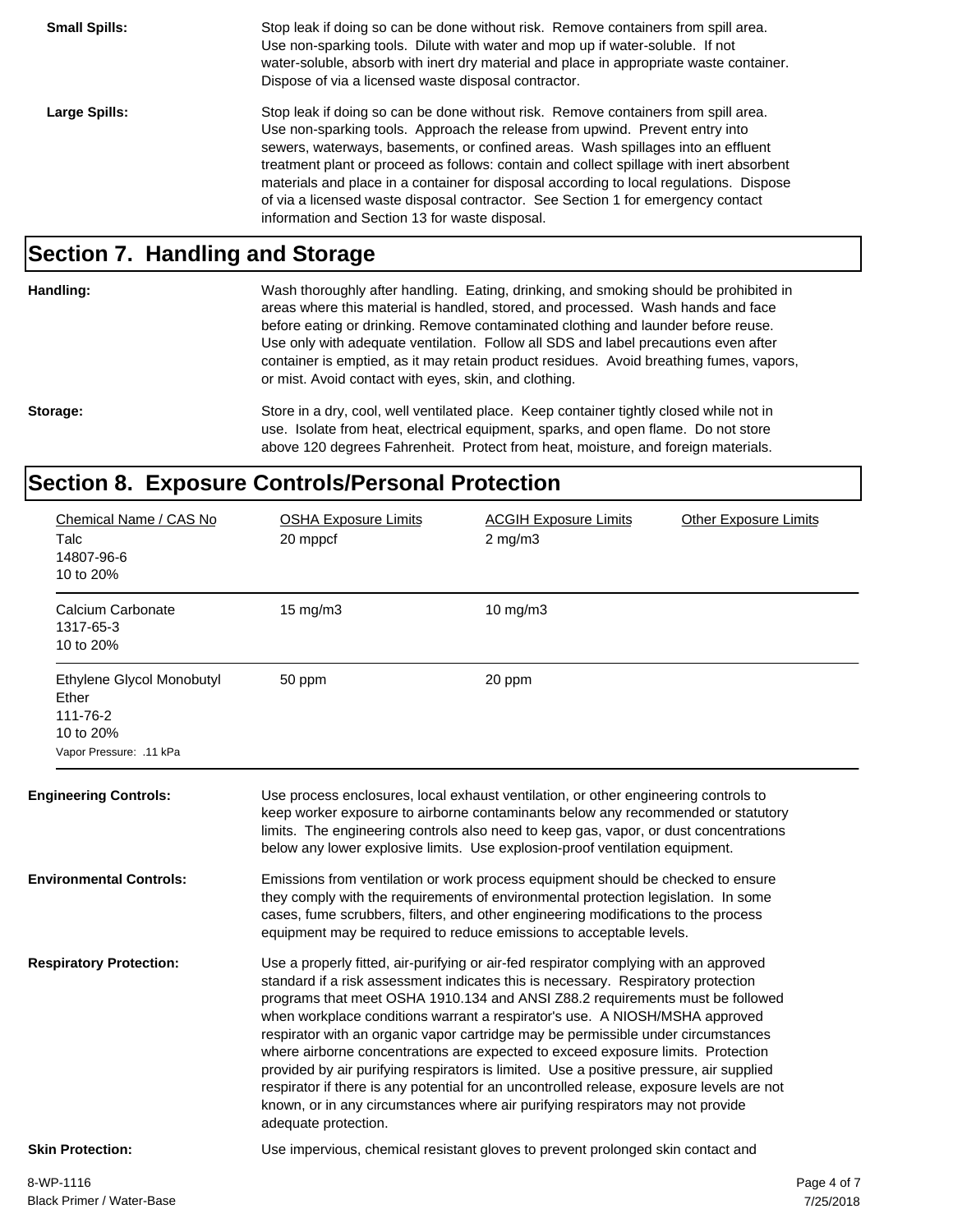|                           | absorption of material through the skin. Nitrile or neoprene gloves may afford<br>adequate protection. Personal protective equipment for the body should be selected<br>based on the task being performed and the risks involved, and should be approved by<br>a specialist before handling this product. Where there is a risk of ignition from static<br>electricity, wear anti-static protective clothing. For best protection, the clothing should<br>include anti-static boots, gloves, and overalls. Appropriate footwear should always be<br>used. |
|---------------------------|-----------------------------------------------------------------------------------------------------------------------------------------------------------------------------------------------------------------------------------------------------------------------------------------------------------------------------------------------------------------------------------------------------------------------------------------------------------------------------------------------------------------------------------------------------------|
| <b>Eye Protection:</b>    | Safety eyewear, such as splash goggles or a full face shield, should be worn at all<br>times to protect against splashes of liquids.                                                                                                                                                                                                                                                                                                                                                                                                                      |
| <b>Hygienic Measures:</b> | Wash thoroughly with soap and water before eating, drinking, or smoking. Remove<br>contaminated clothing immediately and launder before reuse.                                                                                                                                                                                                                                                                                                                                                                                                            |

### **Section 9. Physical and Chemical Properties**

| <b>Physical State:</b>        | Liquid                      |
|-------------------------------|-----------------------------|
| Odor:                         | Solvent odor                |
|                               |                             |
| Vapor Density                 | Heavier than air            |
| Vapor Density                 | 3.95                        |
| Vapor Pressure                | 7 mmHg                      |
| <b>Evaporation Rate</b>       | Slower than ether           |
| <b>Boiling Point</b>          | 171 C                       |
| Specific Gravity (SG)         | 1.251                       |
| Material VOC (Lb / Gal)       | 1.27                        |
| Material VOC $(g / L)$        | 151.77                      |
| Coating VOC (Lb/Gal)          | 2.30                        |
| Coating VOC (g/L)             | 275.16                      |
| Flash Point:                  | 61 Celsius (142 Fahrenheit) |
| Autoignition:                 | Not available               |
| LEL: I                        | $1.1\%$                     |
| UEL:                          | 10.6 %                      |
| <b>Partition Coefficient.</b> | Not available               |
| n-octanol/water:              |                             |
| Auto-ignition temperature:    | Not available               |

# **Section 10. Stability and Reactivity**

| <b>Conditions to Avoid:</b>      | Avoid temperatures above 120 degrees Fahrenheit. Avoid all possible sources of<br>ignition. Do not pressurize, cut, weld, braze, drill, or expose containers to heat. Do not<br>allow vapor to accumulate in low or confined areas. Avoid contact with strong acid and<br>strong bases. |
|----------------------------------|-----------------------------------------------------------------------------------------------------------------------------------------------------------------------------------------------------------------------------------------------------------------------------------------|
| Incompatibility:                 | Incompatible with strong oxidizing agents.                                                                                                                                                                                                                                              |
| <b>Hazardous Decomposition:</b>  | By open flame, carbon monoxide and carbon dioxide. When heated to decomposition,<br>product emits acrid smoke and irritating fumes. Contains solvents which may form<br>carbon monoxide, carbon dioxide, and formaldehyde.                                                              |
| <b>Hazardous Polymerization:</b> | Will not occur under normal conditions.                                                                                                                                                                                                                                                 |
| Stability:                       | The product is stable.                                                                                                                                                                                                                                                                  |

# **Section 11. Toxicological Information**

| <b>Effects of Over-Exposure</b> |                                                                                                                                                                        |
|---------------------------------|------------------------------------------------------------------------------------------------------------------------------------------------------------------------|
| <b>Eye Contact:</b>             | Causes serious eye irritation.                                                                                                                                         |
| <b>Skin Contact:</b>            | Prolonged or repeated skin contact may cause irritation. Allergic reactions are<br>possible.                                                                           |
| Inhalation:                     | Harmful if inhaled. High gas, vapor, mist, or dust concentrations may be harmful if<br>inhaled. Avoid breathing fumes, spray, vapors, or mist. May cause headaches and |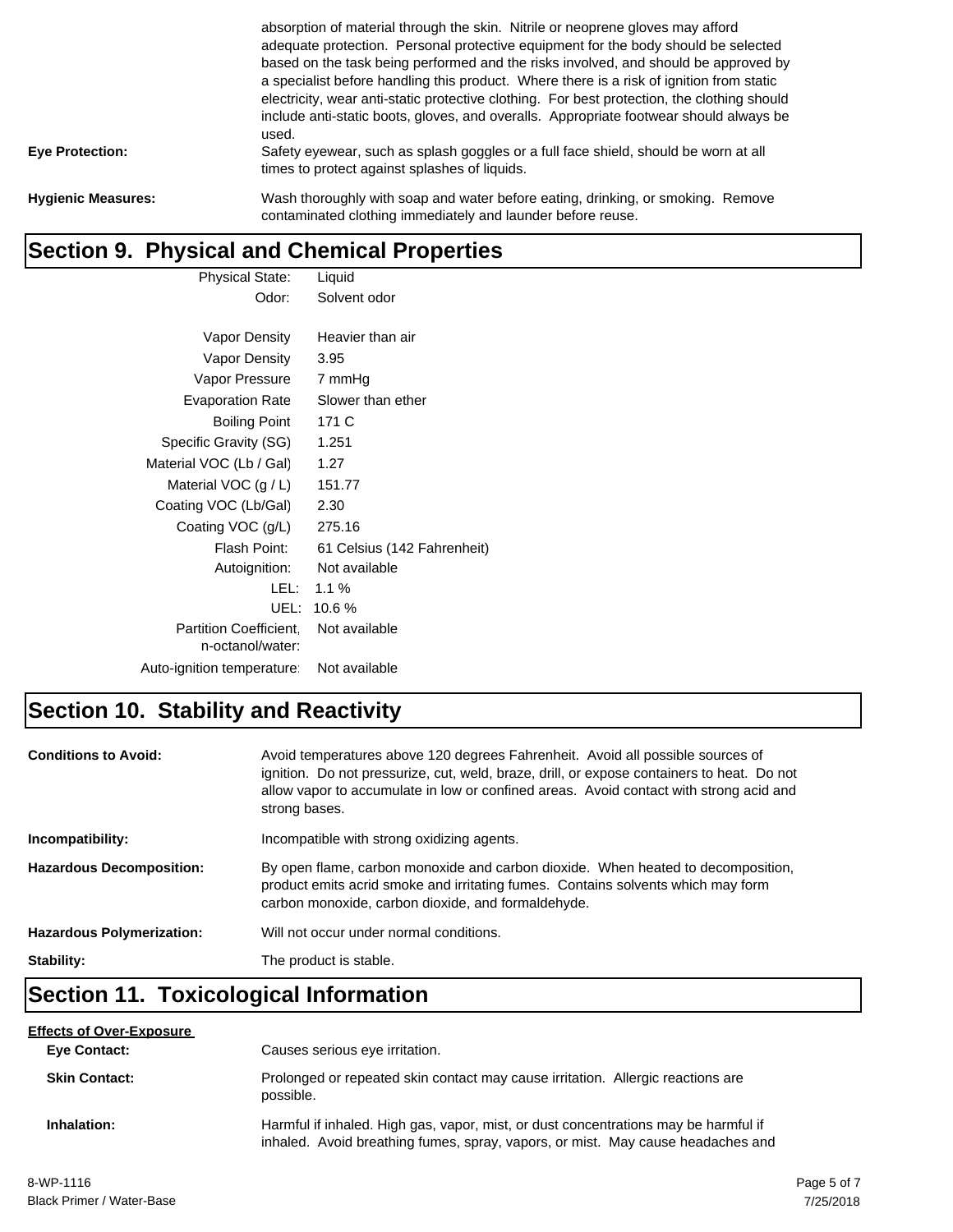| Ingestion:                      | dizziness. High vapor concentrations are irritating to the eyes, nose, throat, and lungs.<br>Prolonged or excessive inhalation may cause respiratory tract irritation.<br>Harmful or fatal if swallowed. Aspiration hazard if swallowed; can enter lungs and<br>cause damage.                                                                                                                                                                                                                                                                                                                                                                                                                                                                                                                                                                                                                                                                                                                                                                                                                                                                                                                                                                                                                                                                                                                                        |
|---------------------------------|----------------------------------------------------------------------------------------------------------------------------------------------------------------------------------------------------------------------------------------------------------------------------------------------------------------------------------------------------------------------------------------------------------------------------------------------------------------------------------------------------------------------------------------------------------------------------------------------------------------------------------------------------------------------------------------------------------------------------------------------------------------------------------------------------------------------------------------------------------------------------------------------------------------------------------------------------------------------------------------------------------------------------------------------------------------------------------------------------------------------------------------------------------------------------------------------------------------------------------------------------------------------------------------------------------------------------------------------------------------------------------------------------------------------|
| <b>Chronic Hazards:</b>         | High concentrations may lead to central nervous system effects (drowsiness,<br>dizziness, nausea, headaches, paralysis, burred vision) and damage. Reports have<br>associated repeated and prolonged occupational overexposure to solvents with<br>permanent brain and nervous system damage. Contains carbon black pigment.<br>Chronic inflammation, lung fibrosis, and lung tumors have been observed in<br>experimental tests involving rats exposed to excessive concentrations of carbon black<br>and several insoluble dust particles for long periods of time. Tumors have not been<br>observed in other species under similar circumstances. Epidemiological studies of<br>North American workers show no evidence of clinically significant negative health<br>effects from occupational exposure to carbon black. Carbon black is listed as a Group<br>2B - Possibly Carcinogenic to Humans, by IARC and is proposed to be listed as A4 -<br>Not Classified as a Human Carcinogen by the American Conference of Governmental<br>Industrial Hygienists. Significant exposure is unlikely during typical application of this<br>product by roller or brush. Risk of overexposure depends on the duration and level of<br>exposure to dust from such processes as repeated sanding of dried surfaces, or<br>inhalation of spray mist, and the actual concentration of carbon black in the product<br>formula. |
|                                 | Product contains titanium dioxide, which is listed as a Group 2B - Possibly<br>Carcinogenic to Humans by IARC. No significant exposure to titanium dioxide is<br>anticipated while using this product, in which titanium dioxide is bound to other<br>materials including resin and other pigments, during brush or rolling application.<br>Overexposure risks depend on duration and level of exposure to dust, such as from<br>repeated sanding of this product's dried film, or inhalation of spray mist, and the actual<br>concentration of titanium dioxide in the product formula. For additional information,<br>refer to IARC Monograph, Volume 93, 2010.                                                                                                                                                                                                                                                                                                                                                                                                                                                                                                                                                                                                                                                                                                                                                    |
| <b>Primary Routes of Entry:</b> | Eye contact, ingestion, inhalation, absorption through the skin, skin contact.                                                                                                                                                                                                                                                                                                                                                                                                                                                                                                                                                                                                                                                                                                                                                                                                                                                                                                                                                                                                                                                                                                                                                                                                                                                                                                                                       |
| <b>Acute Toxicity Values:</b>   | Acute effects of this product have not been tested. Available data on individual<br>components, if any, will be listed below.                                                                                                                                                                                                                                                                                                                                                                                                                                                                                                                                                                                                                                                                                                                                                                                                                                                                                                                                                                                                                                                                                                                                                                                                                                                                                        |

### **Section 12. Ecological Information**

**Ecological Information:** Product is a mixture of listed components.

#### **Section 13. Disposal Information**

**Disposal Considerations:** The generation of waste should be avoided or minimized wherever possible. Disposal of this product, solutions, and any by-products should at all times comply with relevant environmental protection regulations and waste disposal regulations, in addition to any local or regional restrictions which may be in effect. Surplus and non-recyclable products should be disposed of via a licensed waste disposal contractor. Waste should not be disposed of untreated to the sewer unless fully compliant with the requirements of all authorities with jurisdiction. Waste packaging should be recycled whenever possible. Incineration or landfill should only be considered when recycling is not feasible. Take care when handling empty containers as they may retain some residual product. Vapor from residue may create a flammable or explosive atmosphere within the used container. Do not expose empty containers to heat or sparks, and do not weld, cut, or grind used containers unless they have been thoroughly cleaned. Avoid contact of spilled material with soil, waterways, drains, and sewer systems.

#### **Section 14. Transport Information**

|                   | Domestic (US DOT) | <b>International (IMDG)</b> | Air (IATA)    | Canada (TDG)  |
|-------------------|-------------------|-----------------------------|---------------|---------------|
| <b>UN Number:</b> | Not Regulated     | Not Regulated               | Not Regulated | Not Regulated |